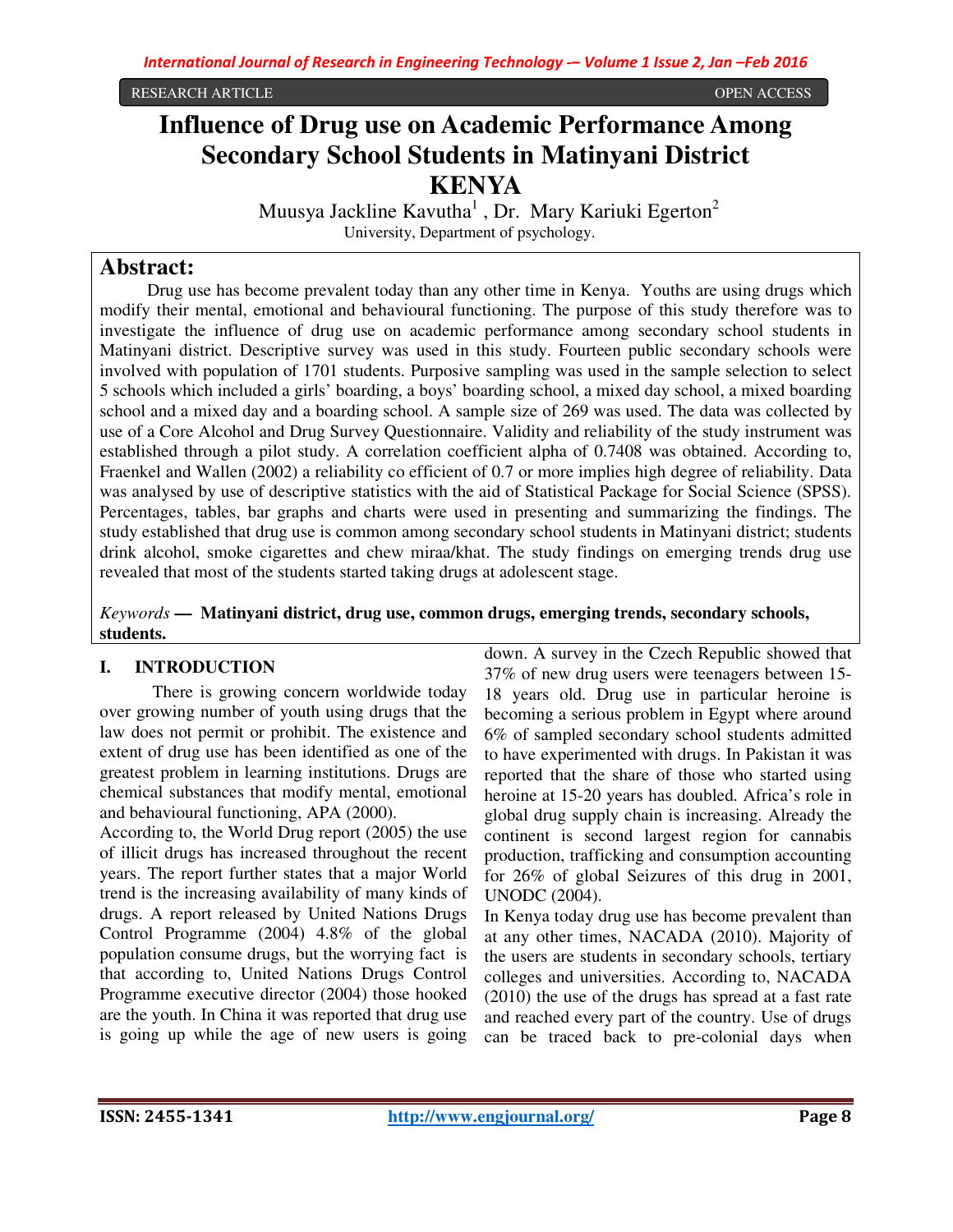alcohol and other drugs were used and consumed as part of traditions of the communities. The communities had virtues and values that strictly guided the use of drugs. Generally consumption of alcohol, tobacco and other drugs was a privilege of the elders, more often than not male elders. The actual existence of drug use as a social problem was rare because of strong social structures. The low levels or non existence of drug use was sustained as a result of strong kinship ties that ran through different social institutions. Traditions and taboos were upheld to discourage the misuse of drugs.

One of the most common consequences of drug use is keeping up with academic responsibilities. According to, National Institute on Alcohol and Alcoholism (2005) in United State of America about 25% of students experience difficulty in academics due to drug use. Such difficulties include earning low grades, doing poorly on test, missing class and falling behind in academic performance. Even students who don't use drugs may suffer academically as a result of their peers taking drugs. The so called secondary effects of drugs include taking care of friends on drugs and being victims of assault which can affect school work of students who don't use drug. These consequences can have dramatic end results. School administration report that significant number of students who drop out of school do so because drugs interfere with their academics. Drug use undermine academic mission of schools, colleges and universities. Drug use and its effect on students performance can lead to a decline in the overall academic performance of a school as a result schools may face declining retention rates and poor reputation. Schools with reputation of 'drug use' may attract students who engage in high-risk behaviors and may discourage prospective students who are looking for an academically vigorous institution.

One of the top school in Kitui County, Eastern Province, of Kenya, is today a shadow of its former self. The school is now infamous for poor academic performance. According to the Principal of the institution, the declining academic performance of the school can be attributed to rampant drug use among students. In Matinyani District where rains are inconsistent and unreliable, education is a major investment that determines the livelihood of many

people. Many parents have realized this and hence invest heavily on education of their children. Therefore, examination serves as feed back to the parents on their success or failure of this investment. The dismal performance of students in the K.C.S.E in Matinyani District has caused a lot of public outcry among education stakeholders of the District. The District performance has been below average . It is speculated that academic performance of the student is affected when they start using drugs which may affect academic performance. Therefore this study sought to investigate influence of drug use on academic performance among secondary school students in Matinyani District.

#### **Purpose of the Study**

The purpose of the study was to investigate the influence of drug use on academic performance among secondary school students in Matinyani district.

#### **Objectives of the Study**

The study was guided by the following objectives:-

- i. To establish common drugs used among secondary school students in Matinyani District.
- ii. To examine the emerging trends in drug use among secondary school students in Matinyani District.

#### **Research Questions**

- i. What are the common drugs used among secondary school students in Matinyani District?
- ii. What are emerging trends in drug use among secondary school students in Matinyani District?

#### **Significance of the Study**

 The findings may help the Ministry of Education and school administrators in the development of strategies for students' behaviour management in schools. Students may be helped by the findings of the study by being made aware of effects of drug use on academic performance and hence be more cautious and instead concentrate on studies. The study findings might help curriculum developers in formulating and inco-operating psycho-education programs in secondary schools. The findings may also be useful to schools management to come up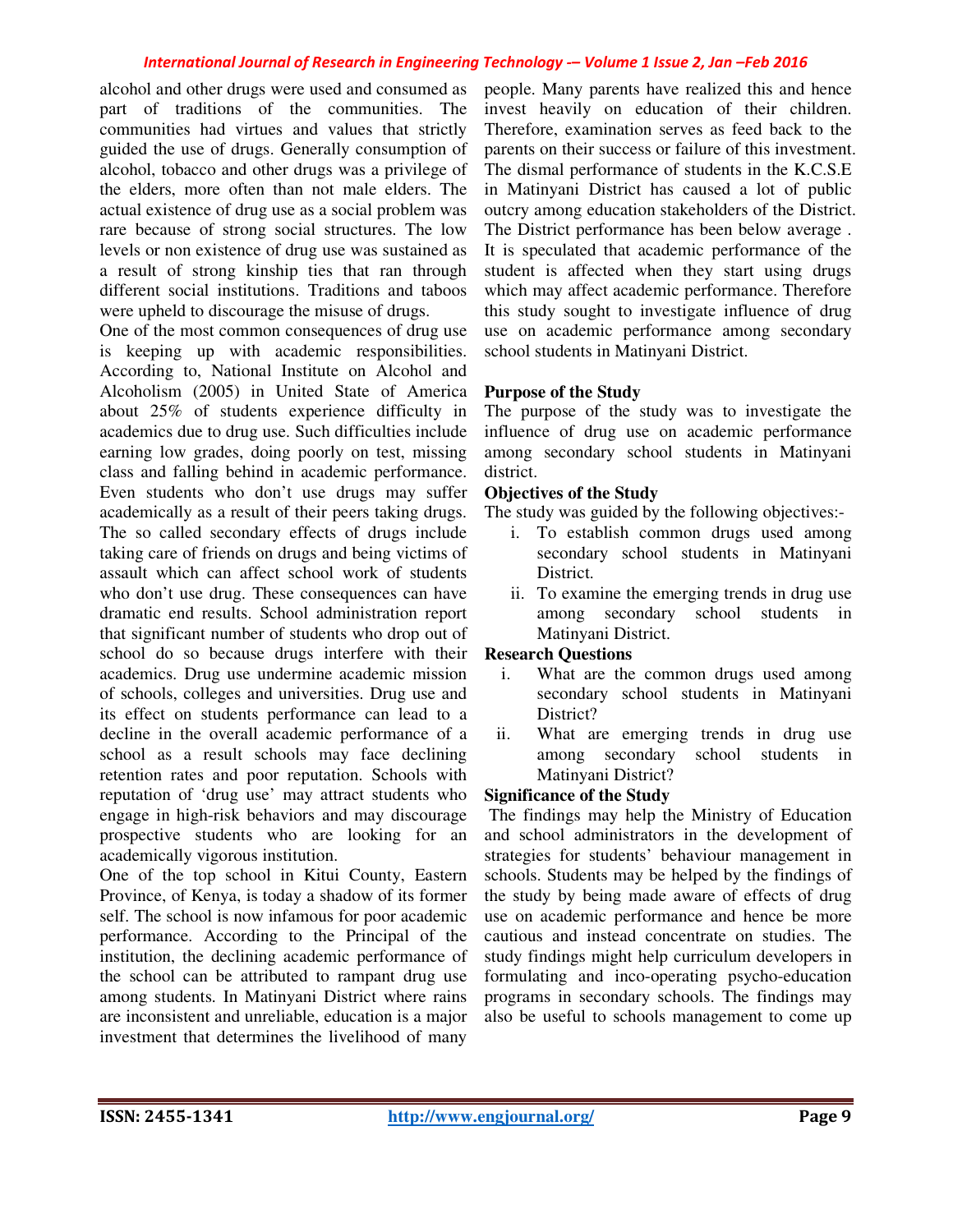counselling interventions.

### **Scope of the Study**

The study was conducted at Matinyani District, Kitui County. The study involved public secondary schools students. Form three and four students were targeted. This was because they have been in the schools for a longer period of time hence they had knowledge on drug use. The focus was on the influence of drug use on academic performance among secondary school students.

### **Limitations of the Study**

Students may not give genuine information because of fear. This is because drug use is illegal and therefore students may fear being victimized. The other notable limitation was the generalization of the anticipated findings of the study since the study involved purposive sampling which would not allow results to be generalized to all schools, both private and public.

### **Assumptions of the Study**

The study was guided by the following assumptions:

- i. Drug use was perceived to have negative consequences on student academic performance in Matinyani District.
- ii. Students would give honest responses and not socially accepted responses.
- iii. Only willing students participated in the study.

### **II.LITERATURE REVIEW**

### **Introduction**

This chapter reviews the literature on the, categories of drugs used by students, A theoretical and conceptual frame work that relates drug use to academic performance will also be discussed.

### **Classification of Drugs**

Steve and Smith,( 2001) divided drugs into eight classes which include

**Stimulant:** They include cocaine which is extracted from leaves of coca plant (Erythroxyln colas). It is a stimulant that until recently was used in coca cola. Today it is sold in the illicit market as pellets or powder. Other stimulants include khat, nicotine and caffeine.

**Hallucinogens:** They include lysergenic acids, ecstasy tablets and other compounds.

with drug policies and put in place suggested **Depressants:** They are taken orally and slow down nervous system. Examples are alcohol and barbiturates.

> **Cannabis:** Includes marijuana, hashish and hashish oil an extract from hemp plant. According to, UNODC (2004) cannabis is the world's forth most commonly used psychoactive drug after caffeine nicotine and alcohol. A source of concern is its regular use by teenagers because the intoxication marked by altered thinking and interferes with learning.

> **Opiates:** they are derived from opium poppy whereas others are synthetic. They include morphine and codeine.

> **Inhalants:** These include various chemicals such as glue, typewriter correction fluid, gasoline, and paint thinner, and finger nail polish remover.

> **Nicotine:** It is a powerful addicting drug that sustains wide spread tobacco use. It is an extremely poisonous substance just two or three drops of pure active alkaloid will rapidly kill a person. Examples are cigarettes, tobacco and Kuber.

> **Designer drugs:** They are synthetic stimulants, examples amphetamines.

### **Theoretical Frame Work.**

The study was based on two theories: reality therapy and social cognitive theory both theories' focus is on action and subsequent consequences.

### **Reality Therapy.**

Reality therapy rests on the central idea that we choose our behaviour and we are therefore responsible not only for what we are doing but also for how we think and feel. The approach place confidence in the client's ability to deal with his/her needs through a realistic or rational process. From a reality therapy standpoint, counseling is simply a special kind of training that attempt to teach an individual what he/she should have learned during normal growth in a rather short period of time. According to, Glasser (1981) reality therapy is applicable to individuals with behavioral and emotional problems. Reality therapy works well with alcohol and drug related problems. It has been widely used in schools, correctional institutions, mental hospitals, general hospitals and business management. It focuses on the person and on getting people to understand that they choose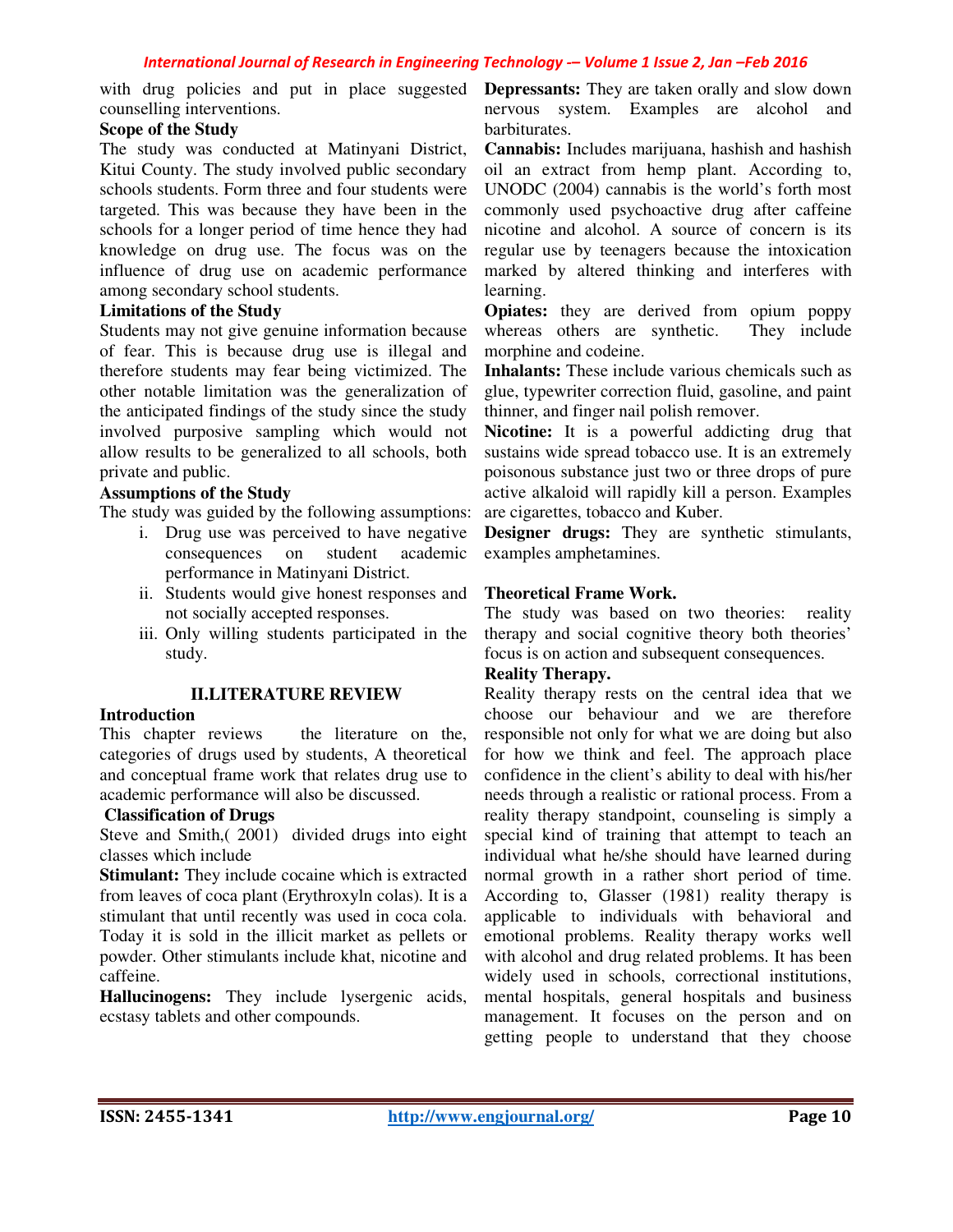essentially all their actions in an attempt to fulfil their basic needs. When they are unable to do this, they suffer or cause others to suffer. The therapist's task is to guide the individual towards better or more responsible choices that are always available getting a commitment to plan for change. The goals of reality therapy emphasises on meeting needs by taking control over choices in life. The clients are helped in assessing their total behaviors and their needs and developing ways to meet them. Reality therapy has been used as treatment of drug use. The implication of this theory is that drug users can be trained to make responsible decisions and recognize responsible choices. They can learn to observe the out come of good choices and consequences of poor choices. They can thus be helped to acquire critical thinking skills that help them consider and understand long term consequences. The theory is used because it focuses on present avoiding discussing the past .It also focuses on what the counselee can directly act and think and spent less time on what they cannot do directly. It is non – judgmental and non –coercive it encourages people to judge their choices .It is solution based theory

### **Social Cognitive Theory**

The theory agrees with the idea that drug use represents a learned habit and can be changed by applying learning theory principles. Social cognitive theory deals with cognitive and emotional aspects of behaviour. It describes learning in terms of behavioural, environmental and personal factors, Bandura (1997). Social cognitive theory explains how people acquire and maintain certain behaviour patterns, Bandura (1997). Behavior change depends on factors such as environment, personal and behavioural factors which are responsible for human action. According to, Bandura 2001 social cognitive theory asserted that an individual's behaviour is uniquely determined by three factors, namely, cognitive, environment and personal factors. The theory emphasises that one's cognitive the mind is an active force that constructs one's reality and what we are like as people, Bandura (2001). Environmental factors can affect an individual behaviour. This can either be social or physical environment. Social environment may include modeling from friends, family or colleagues. A person may model from these people who use

drugs. A physical environment may provide framework for understanding behaviours, Parraga (1990). A person may observe others and learn their behaviours and reinforce the behaviour, for example, the use of drugs. This situation may refer to cognitive or mental representation of the environment that may affect person's behaviour. For example, in an environment (school) where no one will ask (a student) where or what they are doing (behaviour) at any particular time drugs can then be used without any one asking them. Personal factors mean that humans have the capacity to exercise control over their own lives. Bandura (2001) believes that people are self regulating, proactive, self-reflective, self organizing and have power to influence their own actions to produce desired consequences. This applies to drug use where an individual can use their cognitive processes as a point of reference to either use drug or face the consequences and thus self-direction or self regulation. Behaviour that is learned through social cognitive learning can be eliminated such as drug use through acquiring new functional behavior. Social cognitive theory is an insight theory that emphasises recognizing and changing negative thoughts and maladaptive beliefs, Beck (1987) and this implies to drug users. They can be assisted not to set back on personal inadequacies and draw negative conclusions about their worth as a person. The theory was used because it assumes that secondary school students who are in adolescent stage acquire believes about drug use from role models, friends, relatives and parents. From this perspective the theory can be used to provide students with positive role models and teach them refusal skills.

### **III.RESEARCH METHODOLOGY**

#### **Research Design**

The research was a descriptive survey adopting *expost facto* research design.

### **Population of the Study**

All the 1701 students in 14public secondary school in Matinyani District.

### **Sampling Procedure and Sample Size.**

 Purposive sampling was used in selecting 5 schools out of 14 schools from the schools based on sample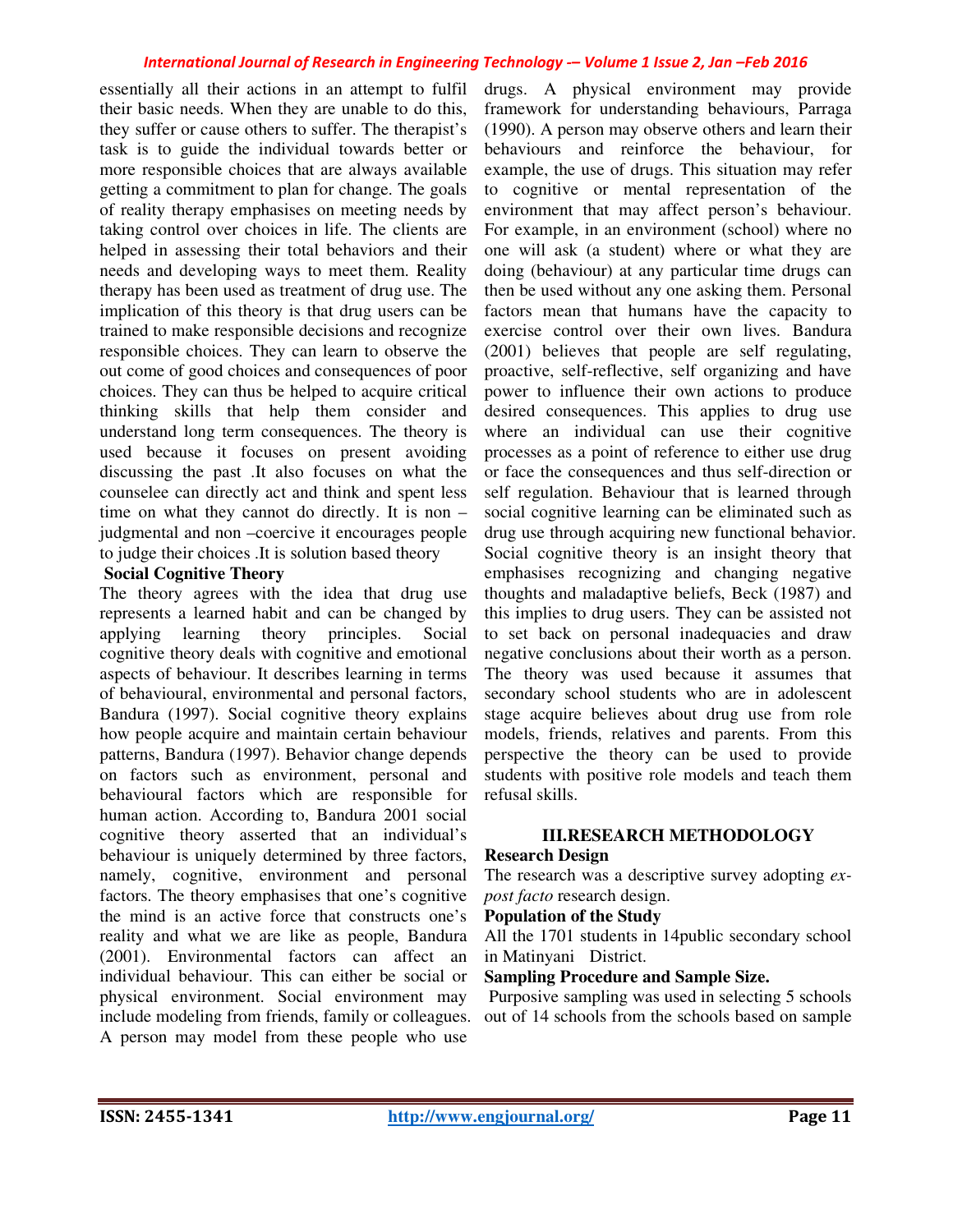269 students.

#### **Data Collection Method**

Data was collected using the Core Alcohol and Drug Survey. **Data Analysis** 

size. Simple random sampling was used to select The data was analysed using descriptive statistics with the aid of statistical package for social science (SPSS) version 17.0 for windows. Percentages tables and chart were used in presenting and summarizing the findings

### **IV.RESEARCH FINDINGS AND DISCUSSIONS**

### **Common Drug Used Among Students**

The first study objective was to establish common drugs used among secondary school students in Matinyani District. Table 1 illustrates commonly used drugs by students

| <b>Type of Drug</b> | Yes            |                | N <sub>0</sub>   |         |  |  |  |  |
|---------------------|----------------|----------------|------------------|---------|--|--|--|--|
|                     | Frequency      | <b>Percent</b> | <b>Frequency</b> | Percent |  |  |  |  |
| Alcohol             | 137            | 50.9           | 132              | 49.1    |  |  |  |  |
| Miraa/Khat          | 106            | 39.4           | 163              | 60.6    |  |  |  |  |
| Cigarettes          | 105            | 39.0           | 164              | 61.0    |  |  |  |  |
| Kuber               | 60             | 22.3           | 209              | 77.7    |  |  |  |  |
| Marijuana           | 32             | 11.9           | 237              | 88.1    |  |  |  |  |
| Sleeping peels      | 25             | 9.3            | 244              | 90.7    |  |  |  |  |
| Amphetamines        | 8              | 3.0            | 261              | 97.0    |  |  |  |  |
| <b>Inhalants</b>    | 8              | 3.0            | 261              | 97.0    |  |  |  |  |
| Sedative            | $\tau$         | 2.6            | 262              | 97.4    |  |  |  |  |
| Opiates             | 7              | 2.6            | 262              | 97.4    |  |  |  |  |
| Cocaine             | 6              | 2.2            | 263              | 97.8    |  |  |  |  |
| Steroids            | 6              | 2.2            | 263              | 97.8    |  |  |  |  |
| Hallucinogens       | $\overline{4}$ | 1.5            | 265              | 98.5    |  |  |  |  |
| Designer drugs      | $\overline{4}$ | 1.5            | 265              | 98.5    |  |  |  |  |

# **Table 1: Type of Drugs Used by Students**

Table 1 illustrates that 50.0% of the respondents reported that they were taking alcohol, 39.0% indicated that they had been smoking cigarettes while 39.4% reported that they were chewing miraa/khat. Other drugs common to students were factors associated with drug abuse among

marijuana and kuber. In line with the above findings, a study by, Otieno & Ofulla (2009) on drug abuse among secondary school students in Kisumu was designed to ascertain the extent and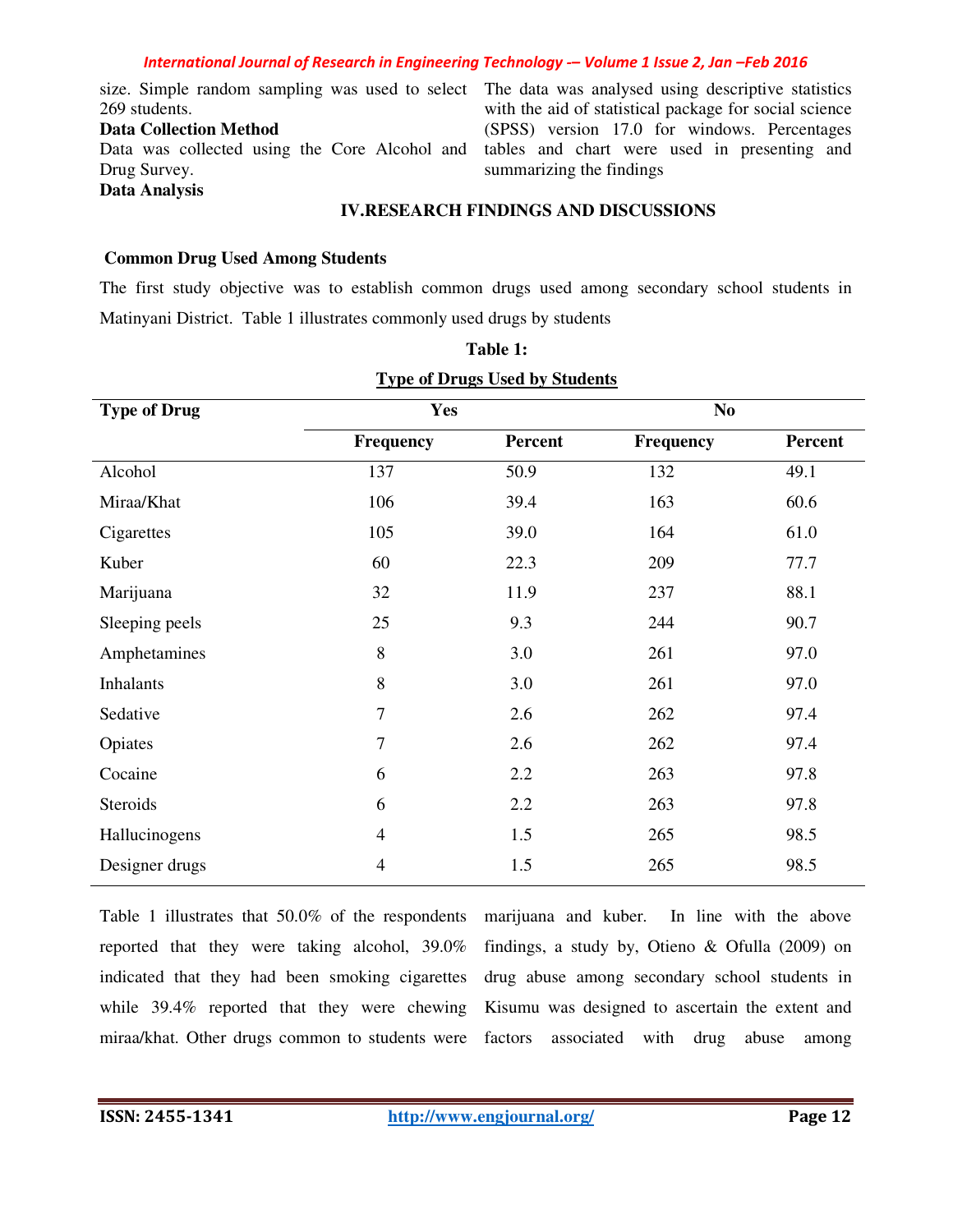secondary school students in Kisumu. The results showed that 57.9% of the respondents had consumed alcohol at least once in their lives, 34.7% had abused tobacco, 18.3% had abused cannabis, 23.1% had abused khat and 5.2% had used inhalants and/or cocaine. A study commissioned by NACADA and published in the Sunday Nation of  $28<sup>th</sup>$  March 2004 found out that a large number of students across all age groups have been exposed to alcohol, tobacco, khat and glue sniffing. The study further observed that students start with cigarettes before graduating to harder drugs like cocaine and bhang.

According to, NACADA (2004) baseline survey in Kenya, there are different drugs abused in various parts of the country. For instance, Meru have a lot of khat (miraa) abuse, Kakamega region have the abuse of busaa (a local brew), Coastal region has mnazi and central Kenya muratina. All these among others are drugs that are introduced to students early in life and with the misconception that they help to relax the mind. Other drugs that find themselves in schools are bhang, cocaine, cigarettes and alcohol.

#### **Emerging Trends in Drug Use**

The second objective of the study was to examine the emerging trends in drug use among secondary school students in Matinyani District. To address this objective, students were requested to indicate number of times they had taken alcohol or smoked. Table 2 shows responses obtained.

|                  | <b>Number of Thines ever had Alcoholic Drillks and Shioked</b> |         |  |  |  |  |  |
|------------------|----------------------------------------------------------------|---------|--|--|--|--|--|
|                  | <b>Frequency</b>                                               | Percent |  |  |  |  |  |
| None             | 191                                                            | 71.0    |  |  |  |  |  |
| Once             | 24                                                             | 8.9     |  |  |  |  |  |
| Twice            | 24                                                             | 8.9     |  |  |  |  |  |
| 3-5 times        | 15                                                             | 5.6     |  |  |  |  |  |
| 6-9 times        | $\overline{4}$                                                 | 1.5     |  |  |  |  |  |
| 10 or more times | 11                                                             | 4.1     |  |  |  |  |  |
| <b>Total</b>     | 269                                                            | 100.0   |  |  |  |  |  |

| Table 2:                                             |  |
|------------------------------------------------------|--|
| Number of Times ever had Alcoholic Drinks and Smoked |  |

Table 2 shows that among the students who reported they had ever taken alcohol or smoked, 24 (8.9%) students indicated once, 15 (5.6%) reported 3-5 times while 4 (1.5%) indicated 6-9 times. However, majority of the students reported that they have never taken alcoholic drinks or smoked. Figure 1 illustrates the average number of alcoholic drinks students consume in a month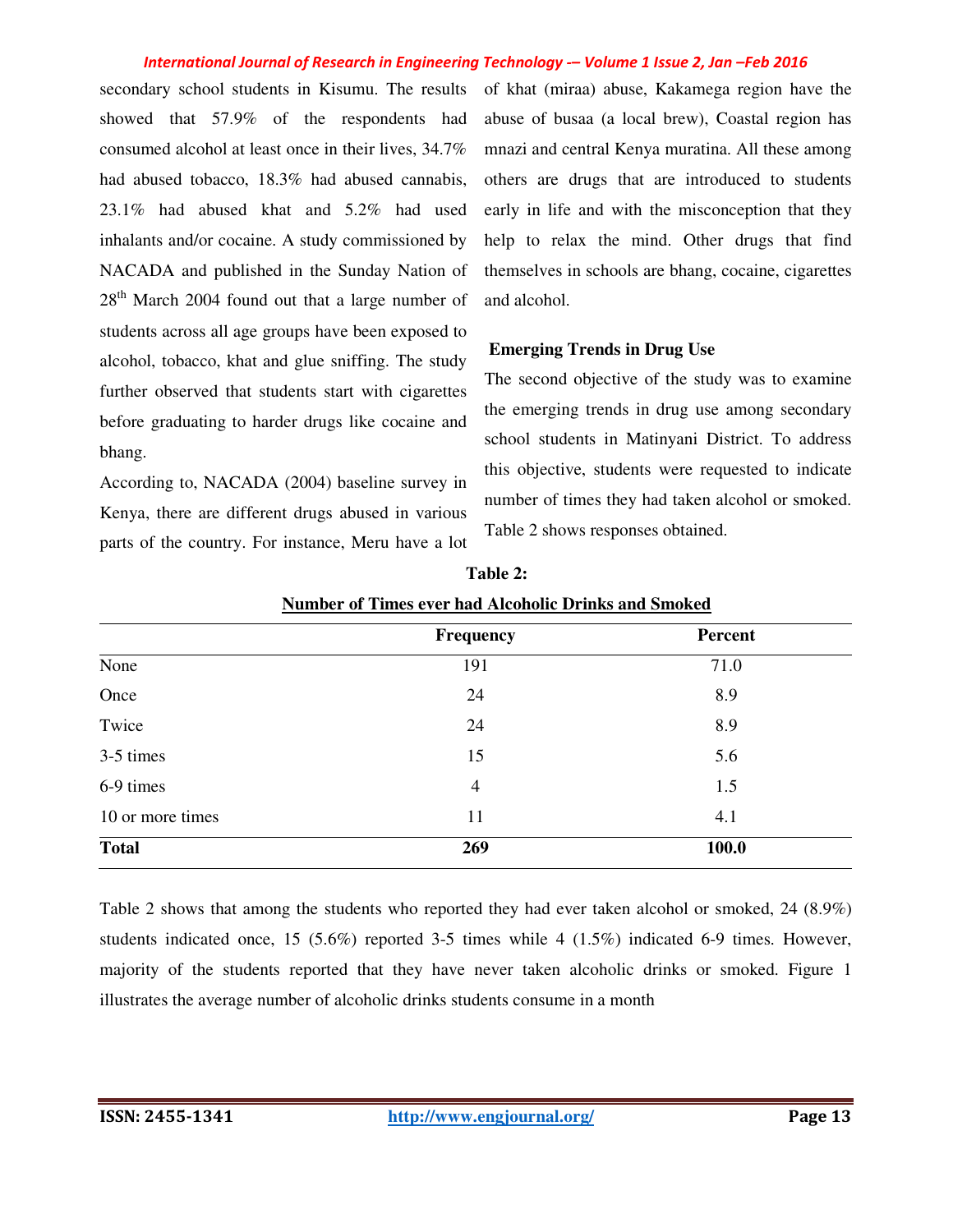

Figure 1: Average Number of Alcoholic Drinks Consumed in a Month

Figure 1 shows that 40 (14.9%) students indicated that in average they took less than 2 alcoholic drinks in a month while 38 (14.1%) took more than 2 alcoholic drinks in a month.

Table 3 shows different types of alcohol and drugs mainly used by students and the age in which they started using them.

| <b>Type of Alcohol, Drugs and Age in which Students Started Using</b> |              |      |                |      |                        |         |                |         |                |         |                  |       |                |      |
|-----------------------------------------------------------------------|--------------|------|----------------|------|------------------------|---------|----------------|---------|----------------|---------|------------------|-------|----------------|------|
| <b>of</b><br><b>Type</b>                                              | <b>Never</b> |      | Under 10 yrs   |      | $10 - 11$<br>$12 - 13$ |         |                | 14-15   |                | $16-17$ |                  | 21-25 |                |      |
| alcohol and                                                           | F            | $\%$ | F              | $\%$ | F                      | $\%$    | $\mathbf F$    | $\%$    | F              | $\%$    | F                | $\%$  | F              | $\%$ |
| drug<br>Alcohol                                                       | 161          | 59.9 | 15             | 5.6  | 11                     | 4.1     | 16             | 5.9     | 36             | 13.4    | 28               | 10.4  | 2              | 0.7  |
| Tobacco                                                               | 196          | 72.9 | 14             | 5.2  | 9                      | 3.3     | 12             | 4.5     | 17             | 6.3     | 21               | 7.8   | $\overline{0}$ | 0.0  |
| Marijuana                                                             | 243          | 90.3 | 6              | 2.2  | $\mathbf{1}$           | 0.4     | 8              | 3.0     | $\overline{4}$ | 1.5     | $\overline{7}$   | 2.6   | $\overline{0}$ | 0.0  |
| Cocaine                                                               | 262          | 97.4 | 3              | 1.1  | 2                      | 0.7     | 1              | 0.4     | $\overline{1}$ | 0.4     | $\boldsymbol{0}$ | 0.0   | $\overline{0}$ | 0.0  |
| Amphetamines                                                          | 253          | 94.1 | 11             | 4.1  | 3                      | 1.1     | $\mathbf{1}$   | 0.4     | $\overline{0}$ | 0.0     | $\mathbf{1}$     | 0.4   | $\overline{0}$ | 0.0  |
| Sedatives                                                             | 261          | 97.0 | 5              | 1.9  | $\overline{0}$         | 0.0     | $\mathbf{1}$   | 0.4     | $\overline{0}$ | 0.0     | 2                | 0.7   | $\overline{0}$ | 0.0  |
| Hallucinogens                                                         | 258          | 95.9 | $\overline{2}$ | .7   | $\mathbf{1}$           | $0.4\,$ | 5              | 1.9     | $\overline{1}$ | 0.4     | 2                | 0.7   | $\overline{0}$ | 0.0  |
| Opiates                                                               | 262          | 97.4 | 3              | 1.1  | 2                      | 0.7     | $\overline{0}$ | $0.0\,$ | $\mathbf{1}$   | 0.4     | $\mathbf{1}$     | 0.4   | $\theta$       | 0.0  |
| Inhalants                                                             | 260          | 96.7 | $\overline{4}$ | 1.5  | 3                      | 1.1     | $\mathbf{1}$   | 0.4     | $\overline{0}$ | 0.0     | 1                | 0.4   | $\theta$       | 0.0  |
| Designer drugs                                                        | 263          | 97.8 | $\overline{2}$ | 0.7  | 1                      | 0.4     | $\mathbf{1}$   | 0.4     | $\overline{1}$ | 0.4     | 1                | 0.4   | $\theta$       | 0.0  |

| Table 3:                                                       |  |
|----------------------------------------------------------------|--|
| Fype of Alcohol. Drugs and Age in which Students Started Using |  |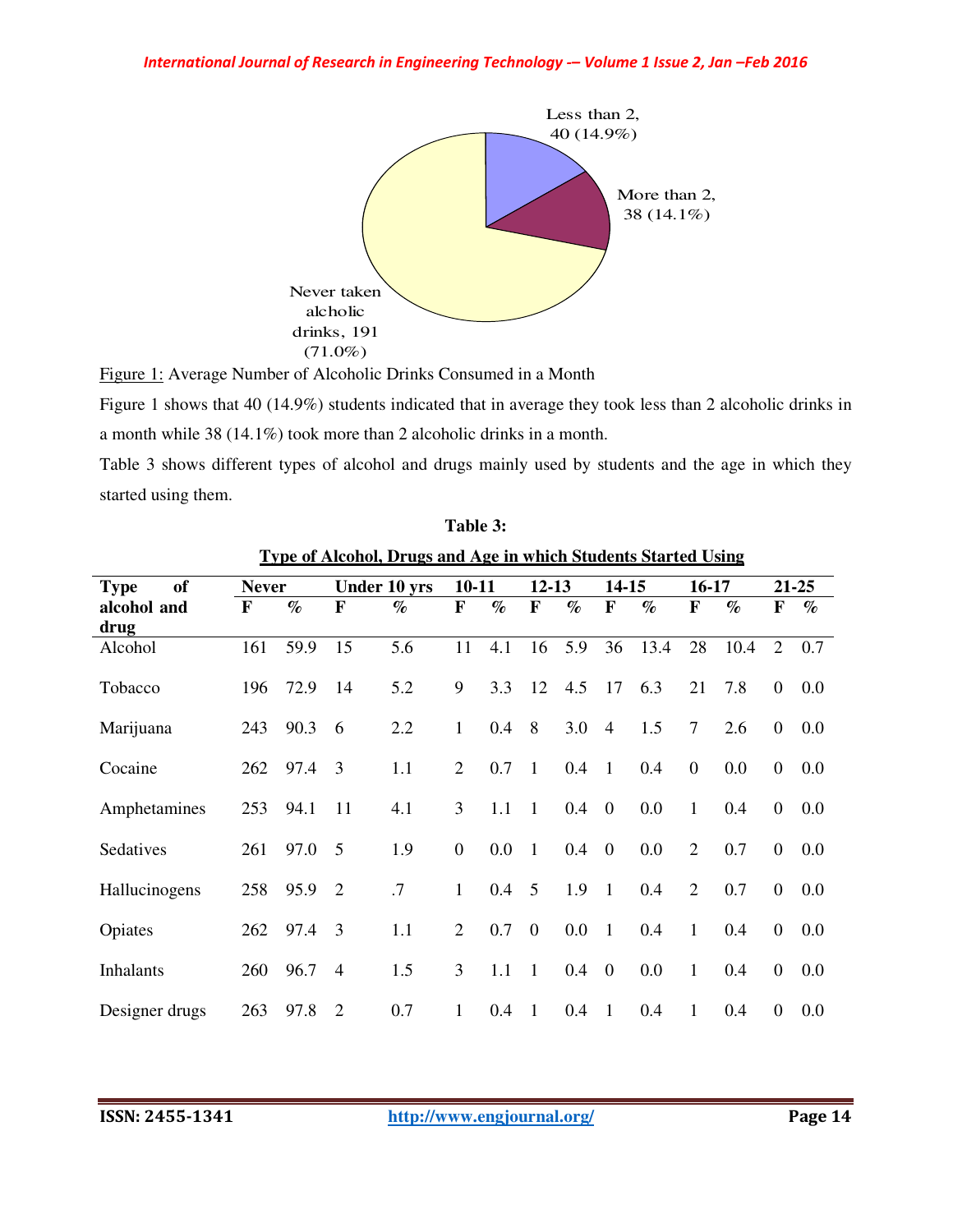| International Journal of Research in Engineering Technology -- Volume 1 Issue 2, Jan -Feb 2016 |  |  |             |                                              |  |  |  |  |  |  |  |  |  |
|------------------------------------------------------------------------------------------------|--|--|-------------|----------------------------------------------|--|--|--|--|--|--|--|--|--|
| Steroids                                                                                       |  |  |             | 261 97.0 3 1.1 0 0.0 3 1.1 1 0.4 1 0.4 0 0.0 |  |  |  |  |  |  |  |  |  |
| Miraa/Khat                                                                                     |  |  | 188 69.9 9  | 3.3 6 2.2 14 5.2 20 7.4 32 11.9 0 0.0        |  |  |  |  |  |  |  |  |  |
| Kuber                                                                                          |  |  | 223 82.9 15 | 5.6 6 2.2 4 1.5 9 3.3 12 4.5 0 0.0           |  |  |  |  |  |  |  |  |  |

.

As shown in Table 3, 13.6% of the students started taking alcohol at the age of 14-15 years, 7.8% used tobacco at the age of 16-17 years while 11.9% used Miraa/Khat at the age of 16-17 years. Other reported as shown in the table. This was an indication that most of the students started using drugs and taking alcohol during their adolescence stage. These results concurred with, Melgosa (2002) who noted that, no stage of life is more troubled than the teenage years (13-19 yrs) and the adolescence period. It is the transition period where all human doubts, hesitation and uncertainties appear. If these doubts are not correctly treated the person may take drugs to gain confidence.

### **CONCLUSIONS AND RECOMMENDATIONS**

The study established that drunk alcohol, smoked cigarettes and chewed miraa/khat.. The study findings on emerging trends on drug use revealed that 8.9% of the student had taken drug once, 8.9% twice while most of the student start taking drug at adolescent age.

### **Recommendations**

School administration should be more vigilant in curtailing drug use among secondary school

adolescents. For instance, they can facilitate officials from NACADA to sensitize both the teacher counselors and the adolescents on all issues to do with drug trafficking and abuse, especially among the adolescents.

### **REFERENCES**

- [1]American Psychiatric Association (2000). Diagnostic and Statistical Manual of Mental Disorder .(4<sup>th</sup> ed, text rev.). Washington, DC:Author.
- [2]Bandura, A. (1997). Self-efficacy: The Exercise of Control. New Yolk: Freeman.
- [3]Bandura, A. (2001). Social Cognitive Theor*y*: An Agentic Perspective .Annual Review of Psychology, 52, 1-26

[4]Carla, R. (2002). World drug report. International journal of drug policy vol.13 (issue 3), 225-235.

- [5]Coney, M. Corey, G. (2002). Groups, Process and Practice  $(6^{th}$  Ed). Pacific Grove; CA: Brooks/Cole.
- [6]Dryfoos, J. G. (1990). Adolescents at Risk: Prevalence and Prevention. New York: Oxford University Press.
- [7]Duignan, R. (1986). Research on Effective schooling some implication for school improvement. Journal of Education Administration, volume xxiv No. 1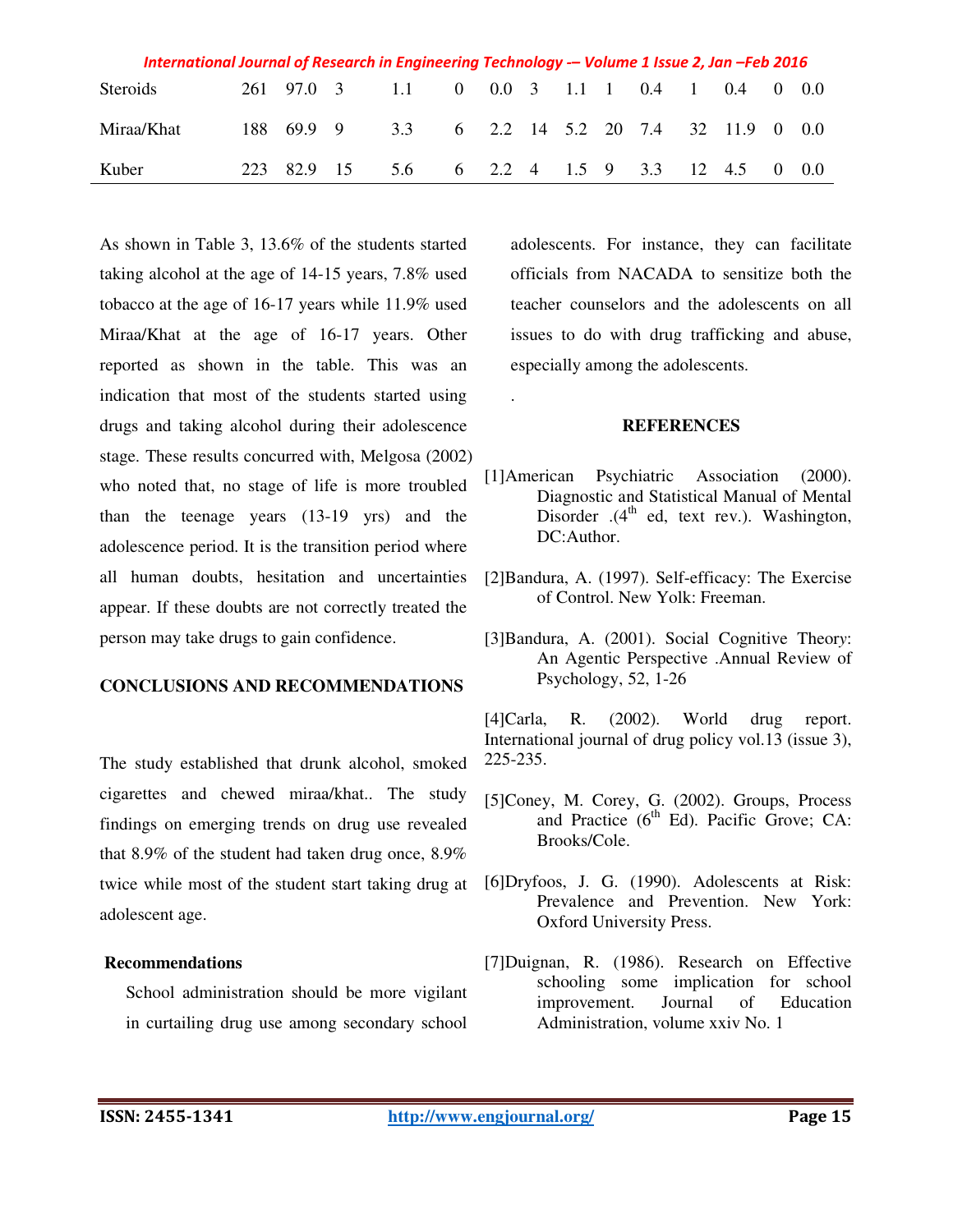- [8]Fraenkeal,R.J. & Wallen,N.E.(2000). How to [18]Kinai, T. K. (2010). Behaviour Modification Design an Evaluate Research in Education  $(4<sup>TH</sup>$  ed.)New York: McGraw-Hill Higher Education.
- [7]Frank, N. (2010). What's wrong with these Children? A guide to the parents and teachers. Nairobi: Kenya Oxford University Press.
- [8]Garber, S. (2001). Where has this Theory gone? Learning theory and Intentional intervention. Journal of Counseling and Development.79 (3), 282-291.
- [9]Glasser, W. (1981). Stations of the Mind*.* New Yolk: Haper and Row.
- [10]Griffins, G. (1994): School Mastery: Straight Talk About Boarding School Management: Lectern Publication. Nairobi.
- [11]Harmatzo, O. (1973). Developmental Psychology in Nigeria: Ibadan. Evens Books.
- [12]Hollister, C. (1971). Roots of Western World. New Yolk. Willey.
- [13]John, W. (2005). Psychology updated edition  $(7<sup>th</sup> ed)$ . MC Graw Hill.
- [14]Kaplan, H.I. and Sadock, B.J. (2002). Synopsis of Psychiatry: Behavioral Science*,* Clinical Psychiatry (8<sup>th</sup> ed). Williamsons and Wilkins Baltimore.
- [15]Kathuri, N.J. & Pals A.D. (1993). Introduction to Educational Research. Egerton University Njoro: Educational Media Centre Kenya.
- [16]Kerochio B. (2004). Drug use Cults and Satanism, Nairobi: Uzima Press.
- [17]Kerochio, B (1994). Drug use in Kenya. Nairobi: Uzima Press.
- and Lifestyle Rehabilitation. Almasi Nairobi :Holistic Healthcare Ltd.
- [19]Malulu, J.K. (2004*). A Study of Drugs in Public Boarding and Secondary Schools in Nairobi:*  Unpublished M. Ed; Nairobi.
- [20]Melgosa, J. (2002). To Adolescents and Parents. Barcelona: Editorial Safeliz
- [21]Melgosa, J. (2009). To Adolescent and Parents: Madrid. Spain.
- [22]Mugenda, O.M. & Mugenda, G.D. (1999). Research Methods: Quantitative and Qualitative Approach*:* Nairobi: Act Press.
- [23]Mwangi, D.T. (1983). Factors that influence academic achievement in Kenya. Kenyatta University: Nairobi Bureau of Education.
- [24]Mwenesi, H.A. (1995). Rapid Assessment of Drug use in Kenya. A National Report Kenya Medical Research Foundation. MIMEO.
- Traditions; A Short History of ancient [25]NACADA (2001). Resolutions of the education authorities in the fight and campaign against drug use in learning institutions in Central Province on 22nd November 2001. Nairobi, NACADA News.
	- [26]NACADA (2002). Drug and substance abuse: The Kenyan context. Nairobi, NACADA
	- [27]NACADA (2004). Youth in Peril: Alcohol and Drug use in Kenya. Nairobi, NACADA
	- [28]NACADA (2010). Drug and Substance Abuse in Kenya: Nairobi: NACADA.
	- [29]National institute of alcohol and alcoholism (2005). A national plan for alcohol services research. Publication No. 98. 3888. Washington D.C; us Government printing officer. Retrieved March 8, 2012 From